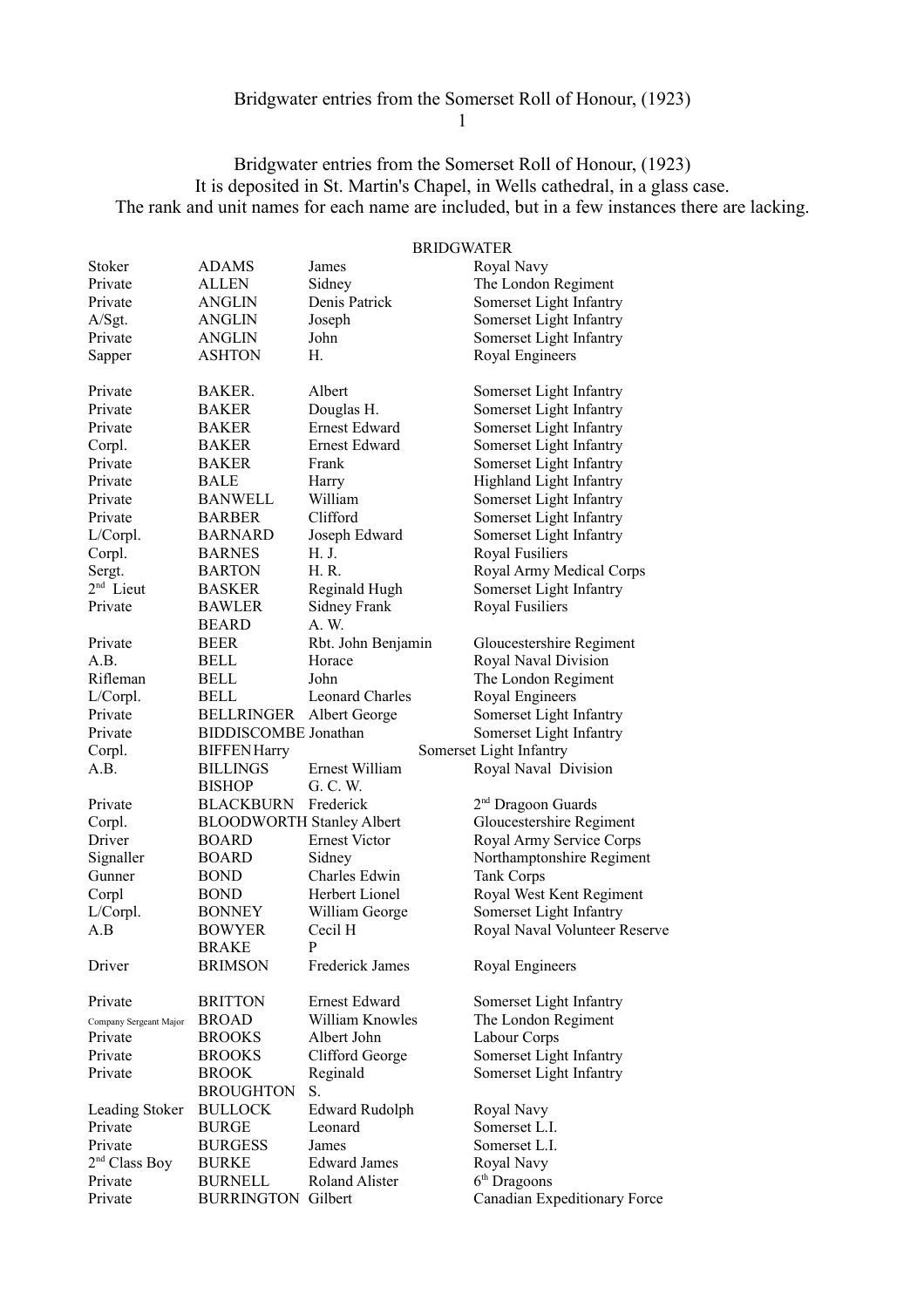| Private<br>Private<br>Private | <b>BURRINGTON Harley</b><br><b>BUSHELL</b><br><b>BYRD</b> | George<br>William Thomas      | Canadian Expeditionary Force<br>Royal Army Service Corps<br>East Surrey Regiment |
|-------------------------------|-----------------------------------------------------------|-------------------------------|----------------------------------------------------------------------------------|
| L/Corpl.                      | <b>CAPLE</b>                                              | Frederick George              | $2nd$ Dragoon Guards                                                             |
|                               |                                                           |                               | Royal Welch Fusiliers                                                            |
| L/Corpl.<br>Guardsman         | <b>CAPLE</b>                                              | Harry<br>William James        | <b>Grenadier Guards</b>                                                          |
|                               | <b>CAPLE</b>                                              |                               |                                                                                  |
| Private                       | <b>CARVER</b>                                             | Sidney Walter                 | Somerset Light Infantry                                                          |
| A.B.                          | <b>CATTLE</b>                                             | Ernest Windham                | Royal Navy                                                                       |
| Rifleman                      | <b>CATTLE</b>                                             | Frederick Thomas John         | King's Royal Rifle Corps                                                         |
| Private                       | <b>CHARD</b>                                              | Charles Norman                | Yorkshire Regiment                                                               |
| L/Corpl                       | <b>CHEDZEY</b>                                            | Clifford Edward               | Somerset Light Infantry                                                          |
| Private                       | <b>CHICK</b>                                              | William Henry                 | <b>Black Watch</b>                                                               |
| Sapper                        | <b>CHICK</b>                                              | Robert G                      | Royal Engineers                                                                  |
| Private                       | <b>CHICK</b>                                              | Walter John                   | Devonshire Regiment                                                              |
| Private                       | <b>CHINN</b>                                              | Sidney K. J.                  | Royal Irish Regiment                                                             |
| Private                       | <b>CHUBB</b>                                              | Oliver Job                    | Canadian Expeditionary Force                                                     |
| Private                       | COCKERELL                                                 | Charles James                 | Devon & Cornwall Light Infantry                                                  |
| $2nd$ Lieut                   | <b>COLES</b>                                              | Albert Edward                 | Somerset Light Infantry                                                          |
|                               | <b>COLES</b>                                              | Е.                            |                                                                                  |
|                               | <b>COLLARD</b>                                            | Е.                            |                                                                                  |
| Driver                        | <b>CONDUIT</b>                                            | William Henry                 | Royal Field Artillery                                                            |
|                               | <b>COOMBES</b>                                            | D. W.                         |                                                                                  |
| Private                       | <b>CREEDY</b>                                             | Henry J. T.                   | Dorsetshire Regiment                                                             |
|                               |                                                           |                               | Royal Army Service Corps                                                         |
| Driver                        | <b>CROSS</b>                                              | Henry James                   |                                                                                  |
| Company Sergeant Major        | <b>CROSSMAN</b>                                           | Arthur Edward                 | Gloucestershire Regiment                                                         |
| Corpl.                        | <b>CROSSMAN</b>                                           | Sidney Francis                | $14th$ Hussars                                                                   |
| L/Corpl.                      | <b>CULVERWELL Cecil</b>                                   |                               | Royal Naval Division                                                             |
| Sergt                         | CULVERWELL Thomas J.                                      |                               | Royal Engineers                                                                  |
| Sergt                         | <b>CUMMINGS</b>                                           | Henry                         | Royal Army Service Corps                                                         |
| Private                       | DART                                                      | William John                  |                                                                                  |
|                               |                                                           |                               | Durham Light Infantry                                                            |
| Private                       | <b>DAVEY</b>                                              | Henry                         | Somerset Light Infantry                                                          |
| L/Corpl.                      | <b>DENNETT</b>                                            | Charles                       | Somerset Light Infantry                                                          |
| Sergt                         | <b>DENNETT</b>                                            | Rgnld. Francis Arthur         | Somerset Light Infantry                                                          |
| L/Cpl.                        | <b>DENING</b>                                             | Arthur                        | West Somerset Yeomanry                                                           |
| Private                       | <b>DEWDNEY</b>                                            | Samuel Ernest                 | Middlesex Regiment                                                               |
| Private                       | <b>DINGLEY</b>                                            | Harry                         | Devonshire Regiment                                                              |
| Sapper                        | DOBLE                                                     | George William                | Royal Engineers                                                                  |
| Rifleman                      |                                                           | DOWDESWELL Frk. Wm. Bannerman | The London Regiment                                                              |
| Sapper                        | DUDDERIDGE Charles                                        |                               | Royal Engineers                                                                  |
| Sergt                         | DUDDRIDGE D.C.M. Henry                                    |                               | Machine Gun Corps (Tanks)                                                        |
| L/Corpl                       | <b>DURANT</b>                                             | Frederick John                | Wiltshire Regiment                                                               |
| Private                       | <b>DYMOND</b>                                             | Charles Henry                 | Manchester Regiment                                                              |
|                               | <b>DYKE</b>                                               | В.                            |                                                                                  |
|                               |                                                           |                               |                                                                                  |
| Captain                       | <b>EDGAR</b>                                              | John Maxwell                  | South Staffordshire Regiment                                                     |
| Private                       | <b>EMERY</b>                                              | Frank                         | Somerset Light Infantry                                                          |
| Private                       | <b>EVANS</b>                                              | Robert                        | <b>Highland Regiment</b>                                                         |
|                               |                                                           |                               |                                                                                  |
| Private                       | <b>FARTHING</b>                                           | Henry James                   | Durham Light Infantry                                                            |
| Private                       | <b>FENDER</b>                                             | Bertie                        | Somerset Light Infantry                                                          |
| Private                       | <b>FENDER</b>                                             | Henry                         | Royal Welch Fusiliers                                                            |
| Driver                        | <b>FENDER</b>                                             | Willis                        | Royal Army Service Corps                                                         |
| Lieut.                        | FOLEY                                                     | Geoffrey Robert               | Somerset Light Infantry                                                          |
| Captain                       | FOLEY                                                     | Francis Yarde                 | Royal Army Service Corps                                                         |
| Sgt                           | <b>FOOKS</b>                                              | Percy                         | Devonshire Regiment                                                              |
|                               | <b>FORBES</b>                                             | D. K.                         |                                                                                  |
| Corpl                         | FORD                                                      | Albert                        | Devon & Cornwall Light Infantry                                                  |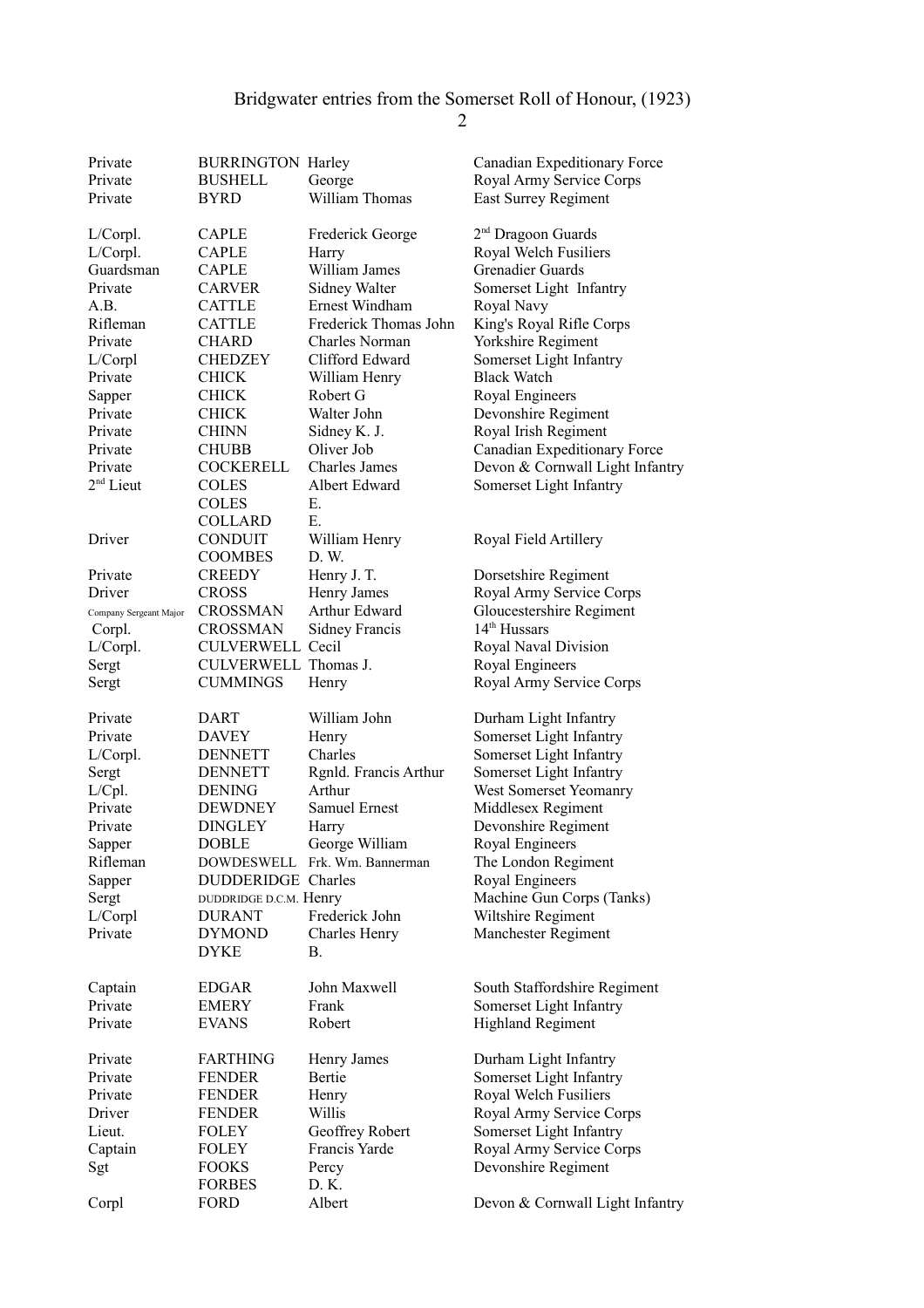| Private       | FORD                    | Arthur Tom                      | Somerset Light Infantry       |
|---------------|-------------------------|---------------------------------|-------------------------------|
| A.B.          | <b>FORGAN</b>           | Walter George                   | Royal Naval Volunteer Reserve |
| Sapper        | <b>FOSTER</b>           | Clifford                        | Royal Engineers               |
| Sapper        | <b>FOWLER</b>           | Albert John                     | Royal Engineers               |
| Gunner        | <b>FRENCH</b>           | John Wills                      | Royal Field Artillery         |
| L/Corpl       | <b>FROST</b>            | Clifford                        | Somerset Light Infantry       |
| Private       | FRY                     | Clarence, V. C.                 |                               |
| Private       | <b>FUDGE</b>            | Arthur John                     | Royal Marine Light Infantry   |
| Private       | <b>FUDGE</b>            | Henry Charles                   | Somerset Light Infantry       |
| L/Corpl       | <b>FURSLAND</b>         | Joseph Leonard                  | Somerset Light Infantry       |
|               |                         |                                 |                               |
| Corp.         | <b>GALLEY</b>           | Douglas                         | Somerset Light Infantry       |
| Corpl.        | <b>CAMLIN</b>           | W. H.                           |                               |
| Private       | <b>GARDINER</b>         | William Ernest                  | Somerset Light Infantry       |
| Private       | <b>GARDINER</b>         | William                         | Somerset Light Infantry       |
| Private       | <b>GAYLOR</b>           | Frederick                       | Somerset Light Infantry       |
| Private       | <b>GEEN</b>             | <b>Thomas Alfred</b>            | Coldstream Guards             |
| Private       | <b>GEEN</b>             | William Henry                   | Devonshire Regiment           |
| A.B.          | <b>GILBERT</b>          | William Clifford                | Royal Naval Division          |
| Private       | <b>GILLSON</b>          | Thomas Hedley                   | Ox & Bucks Light Infantry     |
| Private       | <b>GOODLAND</b>         | Leslie Maurice Lewis            | Somerset Light Infantry       |
| Private       | <b>GORDGE</b>           | Samuel                          | Somerset Light Infantry       |
| Private       | <b>GREY</b>             | Percy John                      | Royal Naval Air Service       |
| Private       | <b>GULLY</b>            | Albert W.                       | Bedfordshire Regt.            |
| P.O. Stoker   | <b>GUNNINGHAM Frank</b> |                                 | Royal Navy                    |
|               |                         |                                 |                               |
| $2nd$ -Lieut. | <b>HAGON</b>            | <b>Charles Douglas</b>          | Somerset Light Infantry       |
| Private       | <b>HAINES</b>           | Jesse                           | Royal Army Veterinary Corps   |
| Sergt.        | <b>HAKE</b>             | Fred                            | Somerset Light Infantry       |
| Private       | <b>HALES</b>            | Charles                         | Somerset Light Infantry       |
| Private       | <b>HALLETT</b>          | <b>Gilbert Charles Drummond</b> | Shropshire Light Infantry     |
| Private       | <b>HAMBLIN</b>          | W. Charles                      | Somerset Light Infantry       |
| Driver        | <b>HAMPSON</b>          | Charles                         | Royal Army Service Corps      |
| Private       | <b>HANNAFORD</b>        | Ernest                          | $16th$ Lancers                |
| Private       | <b>HANNAFORD</b>        | Walter                          | Somerset Light Infantry       |
| Guardsman     | <b>HANSFORD</b>         | Bertie                          | <b>Grenadier Guards</b>       |
| Private       | <b>HARRIS</b>           | Benjamin                        | Somerset Light Infantry       |
| Private       | <b>HARRIS</b>           | William John                    | Devonshire Regiment           |
|               | <b>HARTNELL</b>         | E.B                             |                               |
| Private       | <b>HARWOOD</b>          | Francis James                   | Dorsetshire Regiment          |
| $L/Corpl$ ,   | <b>HASTE</b>            | Clifford Wyndham                | Northumberland Fusiliers      |
| Sapper        | <b>HAWKINS</b>          | Francis Ralph                   | Royal Engineers               |
| Private       | <b>HAYMAN</b>           | Austin                          | Somerset Light Infantry       |
| Private       |                         | HAYSHAM, M. M. Ernest Charles   | Somerset Light Infantry       |
| Private       | <b>HAYSHAM</b>          | Harry                           | Somerset Light Infantry       |
| Private       | <b>HEARD</b>            | Alexander Cameron               | Somerset light Infantry       |
| Rifleman      | <b>HALPS</b>            | <b>Frank Bovett</b>             | The London Regiment           |
| Private       | <b>HILL</b>             | Albert                          | Lancashire Fusiliers          |
| Private       | <b>HILL</b>             | Robert                          | Somerset Light Infantry       |
| Private       | HILL                    | William                         | Somerset Light Infantry       |
| Private       | <b>HOBBS</b>            | Frederick                       | Devonshire Regiment           |
| Private       | <b>HOBBS</b>            | Frederick Henry                 | Royal Army Service Corps      |
| Sapper        | <b>HODGES</b>           | Arthur William                  | Royal Engineers               |
|               | <b>HODGES</b>           | $C$ .                           |                               |
| Private       | <b>HOLDER</b>           | Harford                         | Somerset Light Infantry       |
| $2nd$ Lieut   | <b>HORNSBY</b>          | William                         | Somerset Light Infantry       |
| Private       | <b>HOUSE</b>            | Robert Angus                    | Somerset Light Infantry       |
| Bombardier    | <b>HOWE</b>             | Frederick James                 | Royal Field Artillery         |
| Private       | <b>HOYAL</b>            | John                            | Somerset Light Infantry       |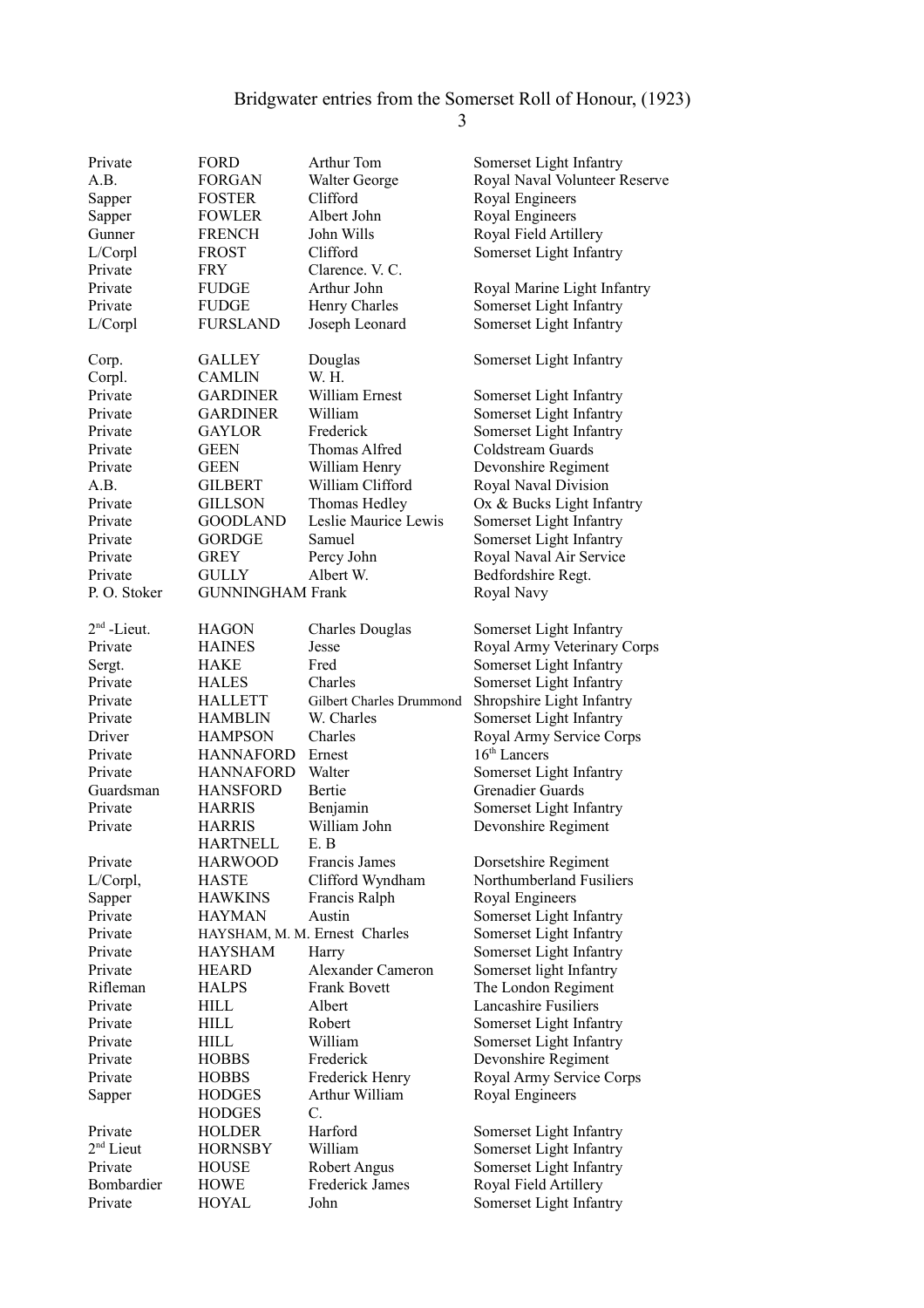| A. B.                             | HUBBARD                      | Clifford                | Royal Naval Volunteer Reserve |
|-----------------------------------|------------------------------|-------------------------|-------------------------------|
|                                   | HURFORD                      | F.C.                    |                               |
| Private                           | <b>HURFORD</b>               | Percy Albert            | Royal Sussex Regiment         |
| Private                           | <b>HURFORD</b>               | William                 | Somerset Light Infantry       |
|                                   | <b>HURLEY</b>                | F.                      |                               |
|                                   |                              |                         |                               |
| Private                           | <b>ILEY</b>                  | Alfred R.               | Northumberland Fusiliers      |
| Private                           | ILEY                         | Herbert John            | Somerset Light Infantry       |
| Private                           | <b>IRISH</b>                 | Alfred                  | Somerset Light Infantry       |
|                                   |                              |                         |                               |
| Private                           | <b>JAMES</b>                 | William Edward          |                               |
| Private                           |                              |                         | Somerset Light Infantry       |
| Private                           | <b>JARRETT</b>               | Frederick<br>Frederick  | Devonshire Regiment           |
|                                   | <b>JARVIS</b>                |                         | Devonshire Regiment           |
| Sapper                            | <b>JARVIS</b>                | Leo Charles             | Royal Engineers               |
| L/Corpl.                          | <b>JENNINGS</b>              | David                   | Somerset Light Infantry       |
| Corpl.                            | <b>JENNINGS</b>              | Tom                     | Somerset Light Infantry       |
| Corpl.                            | <b>JENNINGS</b>              | William Charles         | The London Regiment           |
| L/Corpl.                          | <b>JONES</b>                 | William George          | Royal West Kent Regiment      |
|                                   |                              |                         |                               |
| L/Corpl.                          | KEEP                         | Edgar                   | Worcestershire Regiment       |
| Private                           | <b>KEIRLE</b>                | Harry James             | Worcestershire Regiment       |
| Private                           | <b>KEIRLE</b>                | William                 | Somerset Light Infantry       |
| Chf. Electrical Artificer KENNEDY |                              | Herbert Michael         | Royal Navy                    |
| Sapper                            | <b>KERSLAKE</b>              | Joseph Richard          | Royal Engineers               |
| Private                           | <b>KING</b>                  | Joseph                  | Somerset Light Infantry       |
| Private                           | <b>KING</b>                  | William                 | Somerset Light Infantry       |
| Private                           | <b>KINGSTON</b>              | George                  | Somerset Light Infantry       |
|                                   |                              |                         |                               |
| A. B.                             | LAW                          | Tom                     | Royal Navy                    |
| Corpl.                            | LEGG                         | <b>Ernest Robert</b>    | Bedfordshire Regiment         |
| Corpl.                            | LEGG                         | William Robert          | Ox and Bucks Light Infantry   |
| Private                           | LEIGH                        | Fred William            | Somerset Light Infantry       |
| Private                           | <b>LETHERBY</b>              | Cecil John              | Canadian Expeditionary Force  |
| Private                           | <b>LEWIS</b>                 | Ernest                  | Somerset Light Infantry       |
| Private                           | <b>LOCK</b>                  | Samuel                  | Canadian Expeditionary Force  |
| Corpl.                            | <b>LOMAX</b>                 | John                    | Somerset Light Infantry       |
| A. B.                             | <b>LOUBO</b>                 | Lawrence Castano        | Royal Navy                    |
| Private                           |                              |                         |                               |
|                                   | <b>LUCAS</b><br><b>MAJOR</b> | Ernest<br>Arthur Oswald | Royal Army Medical Corps      |
| Captain                           |                              |                         | Somerset Light Infantry       |
| Private                           | <b>MANCHIP</b>               | Frederick               | Canadian Expeditionary Force  |
| Private                           | <b>MANCHIP</b>               | Matthew                 | Somerset Light Infantry       |
| Driver                            | <b>MANCHIP</b>               | William                 | Royal Garrison Artillery      |
| L/Corpl.                          | <b>MANCHIP</b>               | <b>Walter Stanley</b>   | Australian Imperial Force     |
| L/Corpl.                          | <b>MANLEY</b>                | Arthur George           | Somerset Light Infantry       |
| Private                           | MANLEY                       | Cecil Eric              | Wiltshire Regiment            |
| Air Mechanic                      | <b>MANNING</b>               | William Charles         | Royal Air Force               |
| Private                           | <b>MARCHANT</b>              | Frederick Charles       | Coldstream Guards             |
| Private                           | <b>MARGETTS</b>              | Harold Francis          | Worcestershire Regiment       |
| Privatew                          | MARGETTS                     | Henry Edwin             | Somerset Light Infantry       |
| L/Corpl                           | <b>MARGETTS</b>              | William Henry           | Devonshire Regiment           |
| Driver                            | MARKS                        | Alfred                  | Royal Field Artillery         |
| Driver                            | MARKS                        | Walter John             | Royal Army Service Corps      |
| Cook's Mate                       | MEAD                         | Albert George           | Royal Navy                    |
| Private                           | MEADE                        | Ernest John             | Somerset Light Infantry       |
| Private                           | MEAD                         | Henry John              | Somerset Light Infantry       |
| Chief Petty Officer MILLARD       |                              | <b>Edmund George</b>    | Royal Navy                    |
| Private                           | <b>MILTON</b>                | Joseph John             | Somerset Light Infantry       |
| Private                           | <b>MITCHELL</b>              | Robert                  | Labour Corps                  |
| Private                           | <b>MOCKRIDGE</b>             | Edwin John              | Royal West Kent Regiment      |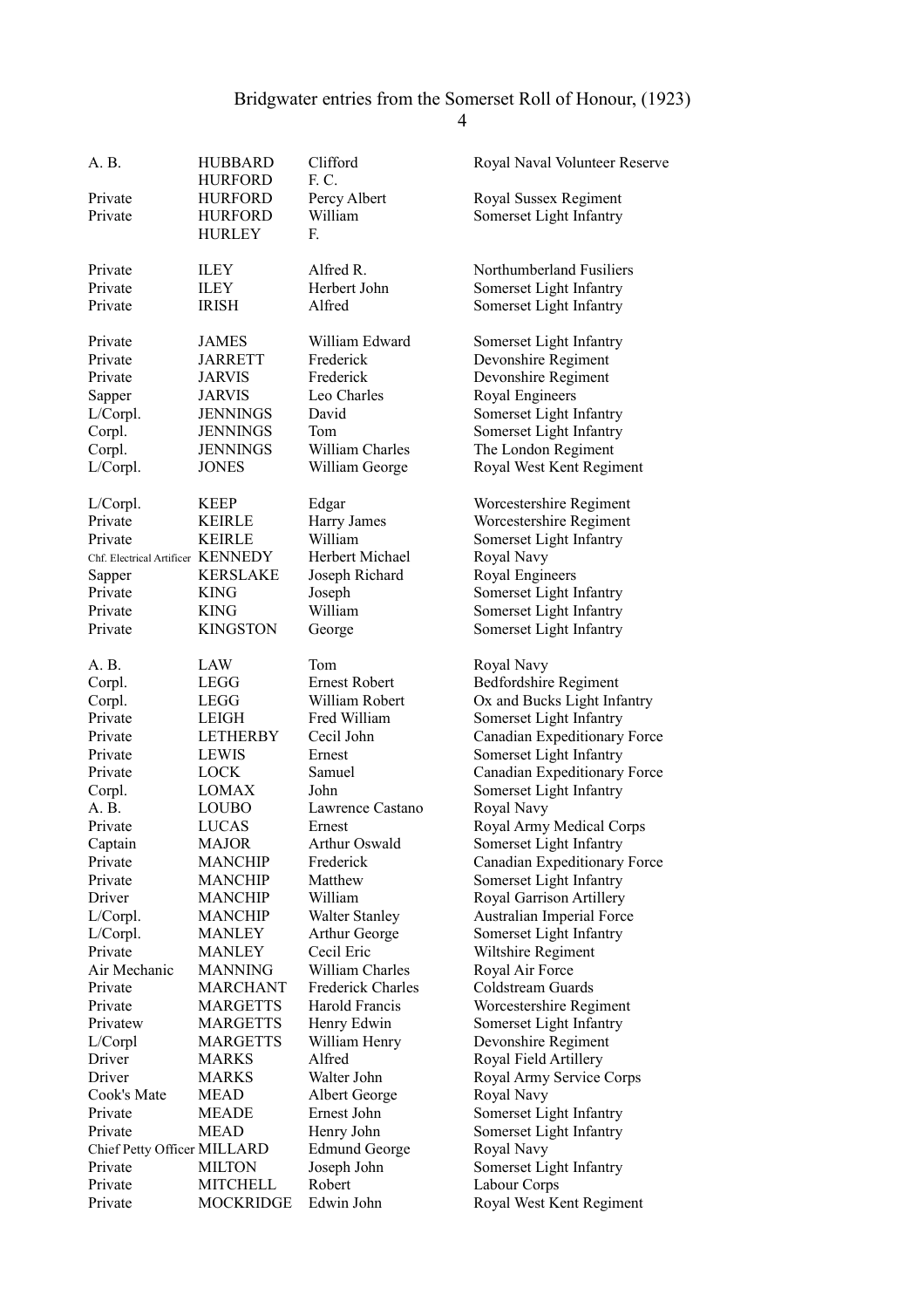| A. B.<br>NASH<br>Tom<br>Royal Naval Division<br>Herbert P. C.<br>Royal Inniskilling Fusiliers<br>L/Corpl<br><b>NICHOLLS</b><br>Corpl.<br>Gerald Victor<br>Royal Army Medical Corps<br><b>NOVAK</b><br>Private<br>The London Regiment<br>NORRISH<br>Walter Edwin<br>Private<br>O'BRIEN<br>Lawrence James<br>The Welch Regiment<br>Private<br><b>PALMER</b><br>Ernest<br>Highland Light Infantry<br>Private<br>Richard<br>Gloucestershire Regiment<br><b>PALMER</b><br>Devonshire Regiment<br>Private<br><b>PALMER</b><br>Walter Henry<br><b>Ernest Edward</b><br>Private<br><b>PARKER</b><br>Somerset Light Infantry<br>Somerset Light Infantry<br>Private<br><b>PARSONS</b><br>Arthur<br>Royal West Surrey Regiment<br>Private<br><b>PARSONS</b><br>Edwin<br>Private<br>Alexander Clifford<br>Somerset Light Infantry<br><b>PARSONS</b><br>Wiltshire Regiment<br>Private<br><b>PASSMORE</b><br>William Henry<br><b>PATTESON</b><br>Stoker<br><b>PAYNE</b><br>Robert<br>Royal Naval Reserve<br>Royal Army Service Corps<br>Driver<br><b>Stanley Arthur Robert</b><br><b>PEARCE</b><br>William Henry<br>Royal Field Artillery<br>Gunner<br><b>PEARN</b><br>G. H.<br>PENFOLD<br>Private<br>Frank Herbert<br>Dorsetshire Regiment<br>PERRITT<br>Private<br>Royal Wiltshire Hussars<br>Walter<br><b>PERRY</b><br>Н.<br>PHILIPPS<br><b>PHILLIPS</b><br>William John<br>Gloucestershire Regt.<br>Sergt.<br>Royal Naval Division<br>A.B<br><b>PHILLIPS</b><br>William George<br><b>PITMAN</b><br>А.<br>Е.<br><b>PITMAN</b><br>Private<br><b>PITMAN</b><br>Victor<br>Glouestershire Regiment<br>Private<br><b>POCOCK</b><br>Robert<br>Labour Corps<br>Canadian Expeditionary Force<br>POLE<br>Arthur Leonard<br>Sergt<br><b>Grenadier Guards</b><br>Guardsman<br>POLE<br>David<br>Private<br><b>POPE</b><br>Frederick<br>Somerset Light Infantry<br>L/Corpl.<br>Somerett Light Infantry<br>Charles<br>PORTER<br>Private<br><b>PORTER</b><br>Edward John<br>Somerset Light Infantry<br><b>POTTER</b><br>Herbert Henry<br>Royal Engineers<br>Sapper<br>Private<br>POW<br>Albert Francis<br>Somerset Light Infantry<br>L/Corpl<br><b>PRATT</b><br>Robert<br>Somerset Light Infantry<br>Alfred William<br>Somerset Light Infantry.<br>Sergt<br>PREW<br>Private<br>Wilfred Ernest<br>Royal Welch Fusiliers<br>PREW<br>Coldstream Guards<br>Private<br><b>PUGSLEY</b><br>Walter<br><b>RABJOHNS</b><br>Albert Edward<br>Royal Army Service Corps<br>Driver<br>RANDALL<br>James William<br>Somerset Light Infantry<br>Private<br><b>RANDLE</b><br>George Charles<br>Royal Engineers.<br>Sapper<br>Private<br><b>REDDING</b><br>Clifford<br>Somerset Light Infantry<br><b>REDDING</b><br>Somerset Light Infantry<br>Sergr<br>Henry<br>P. M.<br>REED<br>Stephen<br>Coldstream Guards<br>Corpl.<br>REED<br>William Thomas<br>Royal Garrison Arillery<br>Gunner<br>RENWICK<br>F. F. H.<br>RICH M.M.<br>Royal Engineers<br>Corpl<br>L/Corpl.<br><b>RICHARDS</b><br>Alfred George<br>Manchester Regiment.<br>Private<br>Coldstream Guards<br><b>ROBERTS</b><br>Roland<br>Private<br><b>ROMAN</b><br>Walter<br>Someret Light Infantry | Corpl.<br>Private<br>Driver<br>Pioneer<br>L/Corpl. | MOORE<br><b>MORGAN</b><br><b>MOUNSHER</b><br>MOUNTSTEPHENS Frederick<br>MULFORD | Harold George<br>Henry<br>William James<br><b>Ernest George Jennings</b> | Middlesex Regiment<br>Australian Imperial Forces<br>Royal Field Artillery<br>Royal Engineers<br>Somerset Light Infantry |
|---------------------------------------------------------------------------------------------------------------------------------------------------------------------------------------------------------------------------------------------------------------------------------------------------------------------------------------------------------------------------------------------------------------------------------------------------------------------------------------------------------------------------------------------------------------------------------------------------------------------------------------------------------------------------------------------------------------------------------------------------------------------------------------------------------------------------------------------------------------------------------------------------------------------------------------------------------------------------------------------------------------------------------------------------------------------------------------------------------------------------------------------------------------------------------------------------------------------------------------------------------------------------------------------------------------------------------------------------------------------------------------------------------------------------------------------------------------------------------------------------------------------------------------------------------------------------------------------------------------------------------------------------------------------------------------------------------------------------------------------------------------------------------------------------------------------------------------------------------------------------------------------------------------------------------------------------------------------------------------------------------------------------------------------------------------------------------------------------------------------------------------------------------------------------------------------------------------------------------------------------------------------------------------------------------------------------------------------------------------------------------------------------------------------------------------------------------------------------------------------------------------------------------------------------------------------------------------------------------------------------------------------------------------------------------------------------------------------------------------------------------------------------------------------------------------------------------------------------------------------------------------------------------------------------------------------------------------------------------------------------------------------------------------------------------------------------------------------------------------|----------------------------------------------------|---------------------------------------------------------------------------------|--------------------------------------------------------------------------|-------------------------------------------------------------------------------------------------------------------------|
|                                                                                                                                                                                                                                                                                                                                                                                                                                                                                                                                                                                                                                                                                                                                                                                                                                                                                                                                                                                                                                                                                                                                                                                                                                                                                                                                                                                                                                                                                                                                                                                                                                                                                                                                                                                                                                                                                                                                                                                                                                                                                                                                                                                                                                                                                                                                                                                                                                                                                                                                                                                                                                                                                                                                                                                                                                                                                                                                                                                                                                                                                                               |                                                    |                                                                                 |                                                                          |                                                                                                                         |
|                                                                                                                                                                                                                                                                                                                                                                                                                                                                                                                                                                                                                                                                                                                                                                                                                                                                                                                                                                                                                                                                                                                                                                                                                                                                                                                                                                                                                                                                                                                                                                                                                                                                                                                                                                                                                                                                                                                                                                                                                                                                                                                                                                                                                                                                                                                                                                                                                                                                                                                                                                                                                                                                                                                                                                                                                                                                                                                                                                                                                                                                                                               |                                                    |                                                                                 |                                                                          |                                                                                                                         |
|                                                                                                                                                                                                                                                                                                                                                                                                                                                                                                                                                                                                                                                                                                                                                                                                                                                                                                                                                                                                                                                                                                                                                                                                                                                                                                                                                                                                                                                                                                                                                                                                                                                                                                                                                                                                                                                                                                                                                                                                                                                                                                                                                                                                                                                                                                                                                                                                                                                                                                                                                                                                                                                                                                                                                                                                                                                                                                                                                                                                                                                                                                               |                                                    |                                                                                 |                                                                          |                                                                                                                         |
|                                                                                                                                                                                                                                                                                                                                                                                                                                                                                                                                                                                                                                                                                                                                                                                                                                                                                                                                                                                                                                                                                                                                                                                                                                                                                                                                                                                                                                                                                                                                                                                                                                                                                                                                                                                                                                                                                                                                                                                                                                                                                                                                                                                                                                                                                                                                                                                                                                                                                                                                                                                                                                                                                                                                                                                                                                                                                                                                                                                                                                                                                                               |                                                    |                                                                                 |                                                                          |                                                                                                                         |
|                                                                                                                                                                                                                                                                                                                                                                                                                                                                                                                                                                                                                                                                                                                                                                                                                                                                                                                                                                                                                                                                                                                                                                                                                                                                                                                                                                                                                                                                                                                                                                                                                                                                                                                                                                                                                                                                                                                                                                                                                                                                                                                                                                                                                                                                                                                                                                                                                                                                                                                                                                                                                                                                                                                                                                                                                                                                                                                                                                                                                                                                                                               |                                                    |                                                                                 |                                                                          |                                                                                                                         |
|                                                                                                                                                                                                                                                                                                                                                                                                                                                                                                                                                                                                                                                                                                                                                                                                                                                                                                                                                                                                                                                                                                                                                                                                                                                                                                                                                                                                                                                                                                                                                                                                                                                                                                                                                                                                                                                                                                                                                                                                                                                                                                                                                                                                                                                                                                                                                                                                                                                                                                                                                                                                                                                                                                                                                                                                                                                                                                                                                                                                                                                                                                               |                                                    |                                                                                 |                                                                          |                                                                                                                         |
|                                                                                                                                                                                                                                                                                                                                                                                                                                                                                                                                                                                                                                                                                                                                                                                                                                                                                                                                                                                                                                                                                                                                                                                                                                                                                                                                                                                                                                                                                                                                                                                                                                                                                                                                                                                                                                                                                                                                                                                                                                                                                                                                                                                                                                                                                                                                                                                                                                                                                                                                                                                                                                                                                                                                                                                                                                                                                                                                                                                                                                                                                                               |                                                    |                                                                                 |                                                                          |                                                                                                                         |
|                                                                                                                                                                                                                                                                                                                                                                                                                                                                                                                                                                                                                                                                                                                                                                                                                                                                                                                                                                                                                                                                                                                                                                                                                                                                                                                                                                                                                                                                                                                                                                                                                                                                                                                                                                                                                                                                                                                                                                                                                                                                                                                                                                                                                                                                                                                                                                                                                                                                                                                                                                                                                                                                                                                                                                                                                                                                                                                                                                                                                                                                                                               |                                                    |                                                                                 |                                                                          |                                                                                                                         |
|                                                                                                                                                                                                                                                                                                                                                                                                                                                                                                                                                                                                                                                                                                                                                                                                                                                                                                                                                                                                                                                                                                                                                                                                                                                                                                                                                                                                                                                                                                                                                                                                                                                                                                                                                                                                                                                                                                                                                                                                                                                                                                                                                                                                                                                                                                                                                                                                                                                                                                                                                                                                                                                                                                                                                                                                                                                                                                                                                                                                                                                                                                               |                                                    |                                                                                 |                                                                          |                                                                                                                         |
|                                                                                                                                                                                                                                                                                                                                                                                                                                                                                                                                                                                                                                                                                                                                                                                                                                                                                                                                                                                                                                                                                                                                                                                                                                                                                                                                                                                                                                                                                                                                                                                                                                                                                                                                                                                                                                                                                                                                                                                                                                                                                                                                                                                                                                                                                                                                                                                                                                                                                                                                                                                                                                                                                                                                                                                                                                                                                                                                                                                                                                                                                                               |                                                    |                                                                                 |                                                                          |                                                                                                                         |
|                                                                                                                                                                                                                                                                                                                                                                                                                                                                                                                                                                                                                                                                                                                                                                                                                                                                                                                                                                                                                                                                                                                                                                                                                                                                                                                                                                                                                                                                                                                                                                                                                                                                                                                                                                                                                                                                                                                                                                                                                                                                                                                                                                                                                                                                                                                                                                                                                                                                                                                                                                                                                                                                                                                                                                                                                                                                                                                                                                                                                                                                                                               |                                                    |                                                                                 |                                                                          |                                                                                                                         |
|                                                                                                                                                                                                                                                                                                                                                                                                                                                                                                                                                                                                                                                                                                                                                                                                                                                                                                                                                                                                                                                                                                                                                                                                                                                                                                                                                                                                                                                                                                                                                                                                                                                                                                                                                                                                                                                                                                                                                                                                                                                                                                                                                                                                                                                                                                                                                                                                                                                                                                                                                                                                                                                                                                                                                                                                                                                                                                                                                                                                                                                                                                               |                                                    |                                                                                 |                                                                          |                                                                                                                         |
|                                                                                                                                                                                                                                                                                                                                                                                                                                                                                                                                                                                                                                                                                                                                                                                                                                                                                                                                                                                                                                                                                                                                                                                                                                                                                                                                                                                                                                                                                                                                                                                                                                                                                                                                                                                                                                                                                                                                                                                                                                                                                                                                                                                                                                                                                                                                                                                                                                                                                                                                                                                                                                                                                                                                                                                                                                                                                                                                                                                                                                                                                                               |                                                    |                                                                                 |                                                                          |                                                                                                                         |
|                                                                                                                                                                                                                                                                                                                                                                                                                                                                                                                                                                                                                                                                                                                                                                                                                                                                                                                                                                                                                                                                                                                                                                                                                                                                                                                                                                                                                                                                                                                                                                                                                                                                                                                                                                                                                                                                                                                                                                                                                                                                                                                                                                                                                                                                                                                                                                                                                                                                                                                                                                                                                                                                                                                                                                                                                                                                                                                                                                                                                                                                                                               |                                                    |                                                                                 |                                                                          |                                                                                                                         |
|                                                                                                                                                                                                                                                                                                                                                                                                                                                                                                                                                                                                                                                                                                                                                                                                                                                                                                                                                                                                                                                                                                                                                                                                                                                                                                                                                                                                                                                                                                                                                                                                                                                                                                                                                                                                                                                                                                                                                                                                                                                                                                                                                                                                                                                                                                                                                                                                                                                                                                                                                                                                                                                                                                                                                                                                                                                                                                                                                                                                                                                                                                               |                                                    |                                                                                 |                                                                          |                                                                                                                         |
|                                                                                                                                                                                                                                                                                                                                                                                                                                                                                                                                                                                                                                                                                                                                                                                                                                                                                                                                                                                                                                                                                                                                                                                                                                                                                                                                                                                                                                                                                                                                                                                                                                                                                                                                                                                                                                                                                                                                                                                                                                                                                                                                                                                                                                                                                                                                                                                                                                                                                                                                                                                                                                                                                                                                                                                                                                                                                                                                                                                                                                                                                                               |                                                    |                                                                                 |                                                                          |                                                                                                                         |
|                                                                                                                                                                                                                                                                                                                                                                                                                                                                                                                                                                                                                                                                                                                                                                                                                                                                                                                                                                                                                                                                                                                                                                                                                                                                                                                                                                                                                                                                                                                                                                                                                                                                                                                                                                                                                                                                                                                                                                                                                                                                                                                                                                                                                                                                                                                                                                                                                                                                                                                                                                                                                                                                                                                                                                                                                                                                                                                                                                                                                                                                                                               |                                                    |                                                                                 |                                                                          |                                                                                                                         |
|                                                                                                                                                                                                                                                                                                                                                                                                                                                                                                                                                                                                                                                                                                                                                                                                                                                                                                                                                                                                                                                                                                                                                                                                                                                                                                                                                                                                                                                                                                                                                                                                                                                                                                                                                                                                                                                                                                                                                                                                                                                                                                                                                                                                                                                                                                                                                                                                                                                                                                                                                                                                                                                                                                                                                                                                                                                                                                                                                                                                                                                                                                               |                                                    |                                                                                 |                                                                          |                                                                                                                         |
|                                                                                                                                                                                                                                                                                                                                                                                                                                                                                                                                                                                                                                                                                                                                                                                                                                                                                                                                                                                                                                                                                                                                                                                                                                                                                                                                                                                                                                                                                                                                                                                                                                                                                                                                                                                                                                                                                                                                                                                                                                                                                                                                                                                                                                                                                                                                                                                                                                                                                                                                                                                                                                                                                                                                                                                                                                                                                                                                                                                                                                                                                                               |                                                    |                                                                                 |                                                                          |                                                                                                                         |
|                                                                                                                                                                                                                                                                                                                                                                                                                                                                                                                                                                                                                                                                                                                                                                                                                                                                                                                                                                                                                                                                                                                                                                                                                                                                                                                                                                                                                                                                                                                                                                                                                                                                                                                                                                                                                                                                                                                                                                                                                                                                                                                                                                                                                                                                                                                                                                                                                                                                                                                                                                                                                                                                                                                                                                                                                                                                                                                                                                                                                                                                                                               |                                                    |                                                                                 |                                                                          |                                                                                                                         |
|                                                                                                                                                                                                                                                                                                                                                                                                                                                                                                                                                                                                                                                                                                                                                                                                                                                                                                                                                                                                                                                                                                                                                                                                                                                                                                                                                                                                                                                                                                                                                                                                                                                                                                                                                                                                                                                                                                                                                                                                                                                                                                                                                                                                                                                                                                                                                                                                                                                                                                                                                                                                                                                                                                                                                                                                                                                                                                                                                                                                                                                                                                               |                                                    |                                                                                 |                                                                          |                                                                                                                         |
|                                                                                                                                                                                                                                                                                                                                                                                                                                                                                                                                                                                                                                                                                                                                                                                                                                                                                                                                                                                                                                                                                                                                                                                                                                                                                                                                                                                                                                                                                                                                                                                                                                                                                                                                                                                                                                                                                                                                                                                                                                                                                                                                                                                                                                                                                                                                                                                                                                                                                                                                                                                                                                                                                                                                                                                                                                                                                                                                                                                                                                                                                                               |                                                    |                                                                                 |                                                                          |                                                                                                                         |
|                                                                                                                                                                                                                                                                                                                                                                                                                                                                                                                                                                                                                                                                                                                                                                                                                                                                                                                                                                                                                                                                                                                                                                                                                                                                                                                                                                                                                                                                                                                                                                                                                                                                                                                                                                                                                                                                                                                                                                                                                                                                                                                                                                                                                                                                                                                                                                                                                                                                                                                                                                                                                                                                                                                                                                                                                                                                                                                                                                                                                                                                                                               |                                                    |                                                                                 |                                                                          |                                                                                                                         |
|                                                                                                                                                                                                                                                                                                                                                                                                                                                                                                                                                                                                                                                                                                                                                                                                                                                                                                                                                                                                                                                                                                                                                                                                                                                                                                                                                                                                                                                                                                                                                                                                                                                                                                                                                                                                                                                                                                                                                                                                                                                                                                                                                                                                                                                                                                                                                                                                                                                                                                                                                                                                                                                                                                                                                                                                                                                                                                                                                                                                                                                                                                               |                                                    |                                                                                 |                                                                          |                                                                                                                         |
|                                                                                                                                                                                                                                                                                                                                                                                                                                                                                                                                                                                                                                                                                                                                                                                                                                                                                                                                                                                                                                                                                                                                                                                                                                                                                                                                                                                                                                                                                                                                                                                                                                                                                                                                                                                                                                                                                                                                                                                                                                                                                                                                                                                                                                                                                                                                                                                                                                                                                                                                                                                                                                                                                                                                                                                                                                                                                                                                                                                                                                                                                                               |                                                    |                                                                                 |                                                                          |                                                                                                                         |
|                                                                                                                                                                                                                                                                                                                                                                                                                                                                                                                                                                                                                                                                                                                                                                                                                                                                                                                                                                                                                                                                                                                                                                                                                                                                                                                                                                                                                                                                                                                                                                                                                                                                                                                                                                                                                                                                                                                                                                                                                                                                                                                                                                                                                                                                                                                                                                                                                                                                                                                                                                                                                                                                                                                                                                                                                                                                                                                                                                                                                                                                                                               |                                                    |                                                                                 |                                                                          |                                                                                                                         |
|                                                                                                                                                                                                                                                                                                                                                                                                                                                                                                                                                                                                                                                                                                                                                                                                                                                                                                                                                                                                                                                                                                                                                                                                                                                                                                                                                                                                                                                                                                                                                                                                                                                                                                                                                                                                                                                                                                                                                                                                                                                                                                                                                                                                                                                                                                                                                                                                                                                                                                                                                                                                                                                                                                                                                                                                                                                                                                                                                                                                                                                                                                               |                                                    |                                                                                 |                                                                          |                                                                                                                         |
|                                                                                                                                                                                                                                                                                                                                                                                                                                                                                                                                                                                                                                                                                                                                                                                                                                                                                                                                                                                                                                                                                                                                                                                                                                                                                                                                                                                                                                                                                                                                                                                                                                                                                                                                                                                                                                                                                                                                                                                                                                                                                                                                                                                                                                                                                                                                                                                                                                                                                                                                                                                                                                                                                                                                                                                                                                                                                                                                                                                                                                                                                                               |                                                    |                                                                                 |                                                                          |                                                                                                                         |
|                                                                                                                                                                                                                                                                                                                                                                                                                                                                                                                                                                                                                                                                                                                                                                                                                                                                                                                                                                                                                                                                                                                                                                                                                                                                                                                                                                                                                                                                                                                                                                                                                                                                                                                                                                                                                                                                                                                                                                                                                                                                                                                                                                                                                                                                                                                                                                                                                                                                                                                                                                                                                                                                                                                                                                                                                                                                                                                                                                                                                                                                                                               |                                                    |                                                                                 |                                                                          |                                                                                                                         |
|                                                                                                                                                                                                                                                                                                                                                                                                                                                                                                                                                                                                                                                                                                                                                                                                                                                                                                                                                                                                                                                                                                                                                                                                                                                                                                                                                                                                                                                                                                                                                                                                                                                                                                                                                                                                                                                                                                                                                                                                                                                                                                                                                                                                                                                                                                                                                                                                                                                                                                                                                                                                                                                                                                                                                                                                                                                                                                                                                                                                                                                                                                               |                                                    |                                                                                 |                                                                          |                                                                                                                         |
|                                                                                                                                                                                                                                                                                                                                                                                                                                                                                                                                                                                                                                                                                                                                                                                                                                                                                                                                                                                                                                                                                                                                                                                                                                                                                                                                                                                                                                                                                                                                                                                                                                                                                                                                                                                                                                                                                                                                                                                                                                                                                                                                                                                                                                                                                                                                                                                                                                                                                                                                                                                                                                                                                                                                                                                                                                                                                                                                                                                                                                                                                                               |                                                    |                                                                                 |                                                                          |                                                                                                                         |
|                                                                                                                                                                                                                                                                                                                                                                                                                                                                                                                                                                                                                                                                                                                                                                                                                                                                                                                                                                                                                                                                                                                                                                                                                                                                                                                                                                                                                                                                                                                                                                                                                                                                                                                                                                                                                                                                                                                                                                                                                                                                                                                                                                                                                                                                                                                                                                                                                                                                                                                                                                                                                                                                                                                                                                                                                                                                                                                                                                                                                                                                                                               |                                                    |                                                                                 |                                                                          |                                                                                                                         |
|                                                                                                                                                                                                                                                                                                                                                                                                                                                                                                                                                                                                                                                                                                                                                                                                                                                                                                                                                                                                                                                                                                                                                                                                                                                                                                                                                                                                                                                                                                                                                                                                                                                                                                                                                                                                                                                                                                                                                                                                                                                                                                                                                                                                                                                                                                                                                                                                                                                                                                                                                                                                                                                                                                                                                                                                                                                                                                                                                                                                                                                                                                               |                                                    |                                                                                 |                                                                          |                                                                                                                         |
|                                                                                                                                                                                                                                                                                                                                                                                                                                                                                                                                                                                                                                                                                                                                                                                                                                                                                                                                                                                                                                                                                                                                                                                                                                                                                                                                                                                                                                                                                                                                                                                                                                                                                                                                                                                                                                                                                                                                                                                                                                                                                                                                                                                                                                                                                                                                                                                                                                                                                                                                                                                                                                                                                                                                                                                                                                                                                                                                                                                                                                                                                                               |                                                    |                                                                                 |                                                                          |                                                                                                                         |
|                                                                                                                                                                                                                                                                                                                                                                                                                                                                                                                                                                                                                                                                                                                                                                                                                                                                                                                                                                                                                                                                                                                                                                                                                                                                                                                                                                                                                                                                                                                                                                                                                                                                                                                                                                                                                                                                                                                                                                                                                                                                                                                                                                                                                                                                                                                                                                                                                                                                                                                                                                                                                                                                                                                                                                                                                                                                                                                                                                                                                                                                                                               |                                                    |                                                                                 |                                                                          |                                                                                                                         |
|                                                                                                                                                                                                                                                                                                                                                                                                                                                                                                                                                                                                                                                                                                                                                                                                                                                                                                                                                                                                                                                                                                                                                                                                                                                                                                                                                                                                                                                                                                                                                                                                                                                                                                                                                                                                                                                                                                                                                                                                                                                                                                                                                                                                                                                                                                                                                                                                                                                                                                                                                                                                                                                                                                                                                                                                                                                                                                                                                                                                                                                                                                               |                                                    |                                                                                 |                                                                          |                                                                                                                         |
|                                                                                                                                                                                                                                                                                                                                                                                                                                                                                                                                                                                                                                                                                                                                                                                                                                                                                                                                                                                                                                                                                                                                                                                                                                                                                                                                                                                                                                                                                                                                                                                                                                                                                                                                                                                                                                                                                                                                                                                                                                                                                                                                                                                                                                                                                                                                                                                                                                                                                                                                                                                                                                                                                                                                                                                                                                                                                                                                                                                                                                                                                                               |                                                    |                                                                                 |                                                                          |                                                                                                                         |
|                                                                                                                                                                                                                                                                                                                                                                                                                                                                                                                                                                                                                                                                                                                                                                                                                                                                                                                                                                                                                                                                                                                                                                                                                                                                                                                                                                                                                                                                                                                                                                                                                                                                                                                                                                                                                                                                                                                                                                                                                                                                                                                                                                                                                                                                                                                                                                                                                                                                                                                                                                                                                                                                                                                                                                                                                                                                                                                                                                                                                                                                                                               |                                                    |                                                                                 |                                                                          |                                                                                                                         |
|                                                                                                                                                                                                                                                                                                                                                                                                                                                                                                                                                                                                                                                                                                                                                                                                                                                                                                                                                                                                                                                                                                                                                                                                                                                                                                                                                                                                                                                                                                                                                                                                                                                                                                                                                                                                                                                                                                                                                                                                                                                                                                                                                                                                                                                                                                                                                                                                                                                                                                                                                                                                                                                                                                                                                                                                                                                                                                                                                                                                                                                                                                               |                                                    |                                                                                 |                                                                          |                                                                                                                         |
|                                                                                                                                                                                                                                                                                                                                                                                                                                                                                                                                                                                                                                                                                                                                                                                                                                                                                                                                                                                                                                                                                                                                                                                                                                                                                                                                                                                                                                                                                                                                                                                                                                                                                                                                                                                                                                                                                                                                                                                                                                                                                                                                                                                                                                                                                                                                                                                                                                                                                                                                                                                                                                                                                                                                                                                                                                                                                                                                                                                                                                                                                                               |                                                    |                                                                                 |                                                                          |                                                                                                                         |
|                                                                                                                                                                                                                                                                                                                                                                                                                                                                                                                                                                                                                                                                                                                                                                                                                                                                                                                                                                                                                                                                                                                                                                                                                                                                                                                                                                                                                                                                                                                                                                                                                                                                                                                                                                                                                                                                                                                                                                                                                                                                                                                                                                                                                                                                                                                                                                                                                                                                                                                                                                                                                                                                                                                                                                                                                                                                                                                                                                                                                                                                                                               |                                                    |                                                                                 |                                                                          |                                                                                                                         |
|                                                                                                                                                                                                                                                                                                                                                                                                                                                                                                                                                                                                                                                                                                                                                                                                                                                                                                                                                                                                                                                                                                                                                                                                                                                                                                                                                                                                                                                                                                                                                                                                                                                                                                                                                                                                                                                                                                                                                                                                                                                                                                                                                                                                                                                                                                                                                                                                                                                                                                                                                                                                                                                                                                                                                                                                                                                                                                                                                                                                                                                                                                               |                                                    |                                                                                 |                                                                          |                                                                                                                         |
|                                                                                                                                                                                                                                                                                                                                                                                                                                                                                                                                                                                                                                                                                                                                                                                                                                                                                                                                                                                                                                                                                                                                                                                                                                                                                                                                                                                                                                                                                                                                                                                                                                                                                                                                                                                                                                                                                                                                                                                                                                                                                                                                                                                                                                                                                                                                                                                                                                                                                                                                                                                                                                                                                                                                                                                                                                                                                                                                                                                                                                                                                                               |                                                    |                                                                                 |                                                                          |                                                                                                                         |
|                                                                                                                                                                                                                                                                                                                                                                                                                                                                                                                                                                                                                                                                                                                                                                                                                                                                                                                                                                                                                                                                                                                                                                                                                                                                                                                                                                                                                                                                                                                                                                                                                                                                                                                                                                                                                                                                                                                                                                                                                                                                                                                                                                                                                                                                                                                                                                                                                                                                                                                                                                                                                                                                                                                                                                                                                                                                                                                                                                                                                                                                                                               |                                                    |                                                                                 |                                                                          |                                                                                                                         |
|                                                                                                                                                                                                                                                                                                                                                                                                                                                                                                                                                                                                                                                                                                                                                                                                                                                                                                                                                                                                                                                                                                                                                                                                                                                                                                                                                                                                                                                                                                                                                                                                                                                                                                                                                                                                                                                                                                                                                                                                                                                                                                                                                                                                                                                                                                                                                                                                                                                                                                                                                                                                                                                                                                                                                                                                                                                                                                                                                                                                                                                                                                               |                                                    |                                                                                 |                                                                          |                                                                                                                         |
|                                                                                                                                                                                                                                                                                                                                                                                                                                                                                                                                                                                                                                                                                                                                                                                                                                                                                                                                                                                                                                                                                                                                                                                                                                                                                                                                                                                                                                                                                                                                                                                                                                                                                                                                                                                                                                                                                                                                                                                                                                                                                                                                                                                                                                                                                                                                                                                                                                                                                                                                                                                                                                                                                                                                                                                                                                                                                                                                                                                                                                                                                                               |                                                    |                                                                                 |                                                                          |                                                                                                                         |
|                                                                                                                                                                                                                                                                                                                                                                                                                                                                                                                                                                                                                                                                                                                                                                                                                                                                                                                                                                                                                                                                                                                                                                                                                                                                                                                                                                                                                                                                                                                                                                                                                                                                                                                                                                                                                                                                                                                                                                                                                                                                                                                                                                                                                                                                                                                                                                                                                                                                                                                                                                                                                                                                                                                                                                                                                                                                                                                                                                                                                                                                                                               |                                                    |                                                                                 |                                                                          |                                                                                                                         |
|                                                                                                                                                                                                                                                                                                                                                                                                                                                                                                                                                                                                                                                                                                                                                                                                                                                                                                                                                                                                                                                                                                                                                                                                                                                                                                                                                                                                                                                                                                                                                                                                                                                                                                                                                                                                                                                                                                                                                                                                                                                                                                                                                                                                                                                                                                                                                                                                                                                                                                                                                                                                                                                                                                                                                                                                                                                                                                                                                                                                                                                                                                               |                                                    |                                                                                 |                                                                          |                                                                                                                         |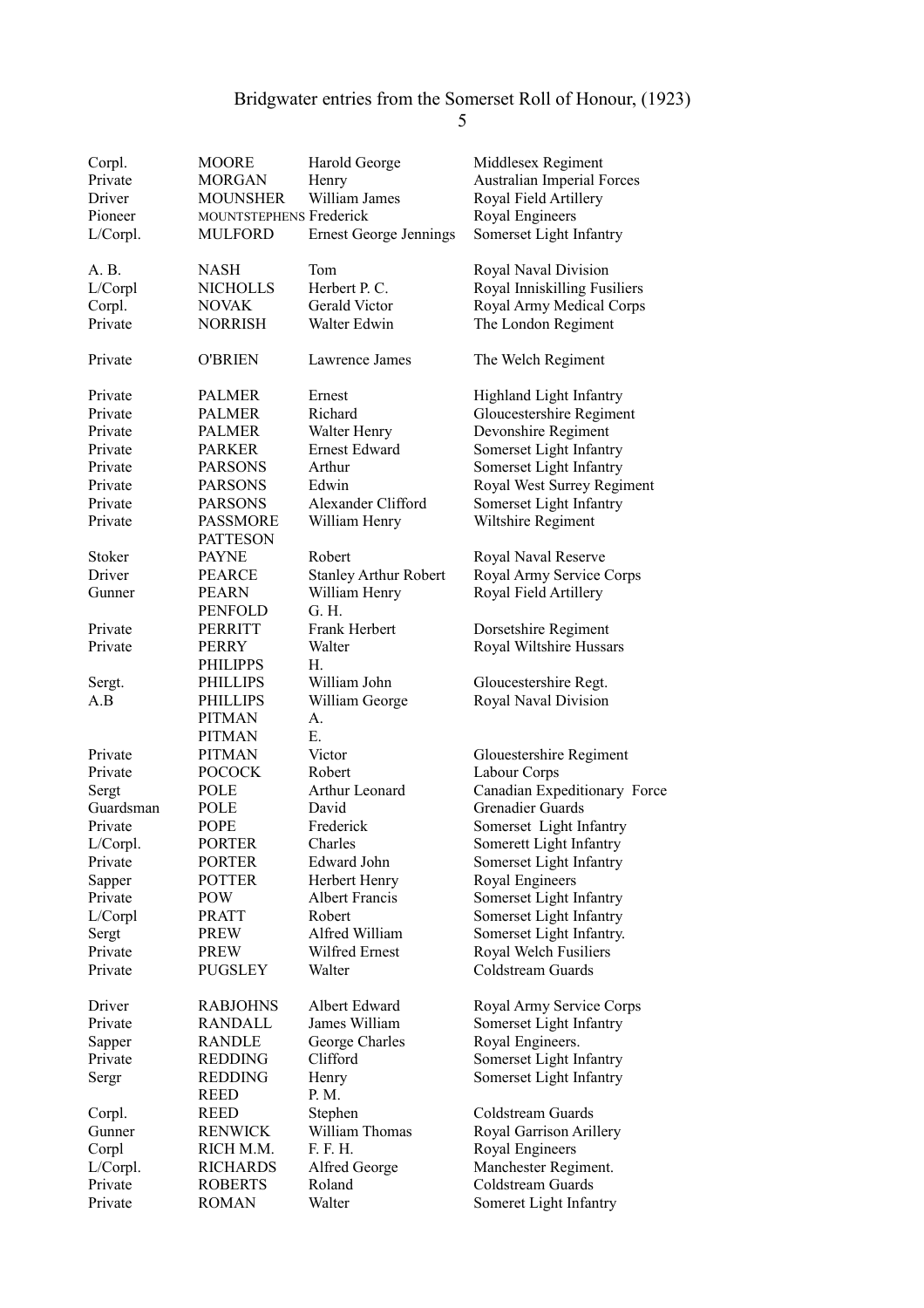|                        | <b>ROSIER</b>                   | G. S.                       |                                            |
|------------------------|---------------------------------|-----------------------------|--------------------------------------------|
| Driver                 | <b>ROSSITER</b>                 | Henry Samuel                | Royal Army Service Corps                   |
| Sapper                 | ROWLES                          | Harold William Thomas       | Royal Engineers                            |
| Rifleman               | <b>ROWLES</b>                   | Leonard Arthur John         | The London Regiment                        |
| Private                | <b>RUSSELL</b>                  | William                     | Devonshire Regiment                        |
|                        |                                 |                             |                                            |
| Private                | <b>SAUNDERS</b>                 | <b>Reginald Bailey</b>      | Wiltshire Regiment                         |
| Private                | SEAR                            | Victor Valentine            | Somerset Light Infantry                    |
| Sapper                 | SELLEY                          | Jesse                       | Royal Engineers                            |
| Private                | <b>SELLICK</b>                  | <b>Edmund Charles</b>       | Canadian Expeditionary. Force              |
| Private                | <b>SELLICK</b>                  | Richard Henry               | Hampshire Regiment                         |
| Private                | SELWAY                          | Marmaduke Sidney            | Hampshire Regiment                         |
| Private                | <b>SENIOR</b>                   | Edward                      | Somerset [Light Infantry]                  |
| Private                | <b>SHADD1CK</b>                 | Clifford                    | Somerset Light Infantry                    |
| Corpl.                 | <b>SHIRE</b>                    | Charles Henry               | The Rifle Brigade                          |
| Signaller              | <b>SHORT</b>                    | Percy                       | Royal Naval Division                       |
| Company Sergeant Major | <b>SHRIMPTON</b>                | Richard Kenneth             | <b>Australian Imperial Forces</b>          |
| Gunner                 | SILBY                           | George Robinson             | Royal Field Artillery                      |
| Sapper                 | SILKE                           | Henry Alfred George         | Royal Engineers                            |
| Private                | <b>SMITH</b>                    | Sydney                      | Somerset Light Infantry                    |
| Air Mechanic           | SMITH                           | Sydney A. G.<br><b>Bert</b> | Royal Air Force                            |
| Private                | SPRAGG                          | Edwin                       | Dorsetshire Regiment                       |
| Private<br>Private     | <b>SPRAGGS</b>                  |                             | Somerset Light Infantry                    |
|                        | <b>SPRIGGS</b><br><b>SPRING</b> | Albert Ernest               | Canadian Expeditionary Force               |
| Private                |                                 | Albert Henry<br>J.R         | Royal Warwickshire Regiment                |
|                        | <b>STEADMAN</b>                 | Charlie                     |                                            |
| Private                | <b>STONE</b>                    |                             | King's Liverpool Regiment                  |
| Corpl.                 | <b>STONE</b>                    | Henry John<br>Arthur        | <b>Australian Imperial Forces</b>          |
| Sapper<br>Private      | <b>STOREY</b>                   |                             | Royal Engineers                            |
|                        | <b>STOREY</b>                   | Frederick<br>John W.        | Somerset Light Infantry<br>Royal Engineers |
| Sapper<br>Private      | <b>STOREY</b><br><b>SULLY</b>   | Francis John                | Middlesex Regiment                         |
| Private                | SWEET                           | <b>Edward Charles</b>       | Somerset Light Infantry                    |
|                        |                                 |                             |                                            |
|                        | <b>TAMBLING</b>                 | C. F.                       |                                            |
| Driver                 | <b>TAYLOR</b>                   | Charles Henry               | Royal Field Artillery                      |
| Private                | <b>THOMAS</b>                   | Francis Felix Banks         | Royal Army Service Corps                   |
| Private                | <b>THORNE</b>                   | William                     | The Welch Regiment                         |
| Private                | TINCKNELL                       | William                     | Somerset Light Infantry                    |
| Corpl.                 | <b>TOTTLE</b>                   | Henry                       | Somerset Light Infantry                    |
| Corpl                  | <b>TOTTLE</b>                   | Walter James                | Somerset Light Infantry                    |
| Private                | <b>TRUNKS</b>                   | Walter Benjamin             | The Machine Gun Corps                      |
| L/Sgt.                 | TURNER                          | Clifford                    | Somerset Light Infantry                    |
| Private                | <b>TURNER</b>                   | Robert                      | Somerset Light Infantry                    |
|                        |                                 |                             |                                            |
| Private                | <b>VALENTINE</b>                | John                        | Somerset Light Infantry                    |
| Corpl.                 | <b>VICKERY</b>                  | <b>Bertie James</b>         | Somerset Light Infantry                    |
| Private                | WALFORD                         | Bertie                      | Somerset Light Infantry                    |
| A.B.                   | <b>WALTERS</b>                  | <b>Alfred Charles</b>       | Royal Navy                                 |
| Private                | WARE                            | Thomas                      | Somerset Light Infantry                    |
| Guardsman              | WARREN                          | Ernest William              | <b>Grenadier Guards</b>                    |
| Private                | <b>WARREN</b>                   | Sidney James                | Somerset Light Infantry                    |
| Private                | WASHER                          | Clifford                    | Dorsetshire Regiment                       |
| Corpl.                 | <b>WATTS</b>                    | William Henry               | Royal Army Service Corps                   |
| Private                | WEBB                            | Francis Henry               | Royal Warwickshire Regiment                |
| Private                | WEBBER                          | William Francis             | Somerset Light Infantry                    |
| Private                | WELLMAN                         | William Norman              | Somerset Light Infantry                    |
| Private                | <b>WILKINS</b>                  | William                     | The Welch Regiment                         |